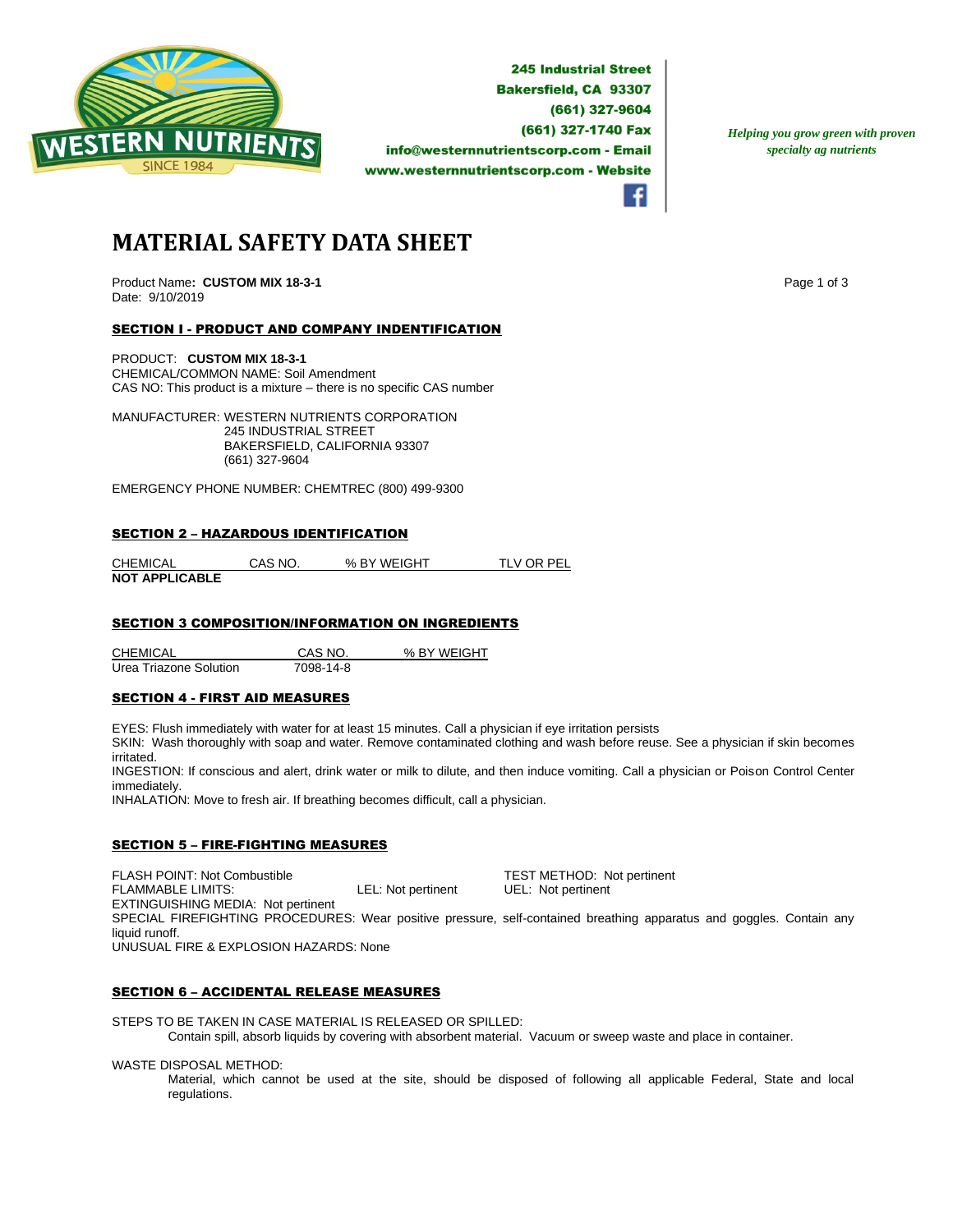

**245 Industrial Street Bakersfield, CA 93307** (661) 327-9604 (661) 327-1740 Fax info@westernnutrientscorp.com - Email www.westernnutrientscorp.com - Website

*Helping you grow green with proven specialty ag nutrients*

Product Name: **CUSTOM MIX 18-3-1 Page 2 of 3 Page 2 of 3** Date: 9/10/2019

# **SECTION 7 - HANDLING AND STORAGE**

Store in cool dry area away from children, food, and feed products Protect from freezing Avoid contamination and spills Avoid contact with eyes, skin, and clothing Avoid inhalation Wash hands thoroughly before eating or smoking

## SECTION 8 – EXPOSURE CONTROLS/PERSONAL PROTECTION

EYES: Chemical dust / splash goggles or full-face shield to prevent eye contact. As a general rule, do not wear contact lenses when handling.

SKIN: Impervious gloves and clothes.

RESPIRATORY: Not normally needed. If use generates an aerosol mist or respiratory irritation, use NIOSH-approved dust/mist respirator

VENTILATION: Recommended but no TLV established

OTHER PROTECTIVE EQUIPMENT: Wear clothing consistent for handling and applying fertilizer

## SECTION 9 – PHYSICAL AND CHEMICAL PROPERTIES

APPEARANCE: BLUE/GREEN LIQUID ODOR: MINIMAL VAPOR PRESSURE: N/A PH: 8.4 VAPOR DENSITY (AIR= 1) : <1.0<br>
WATER SOLUBILITY: Complete, Miscible  $\begin{array}{c} \text{WAYN} = \text{WAYN} \\ \text{WAYN} = \text{WAYN} \end{array}$ WATER SOLUBILITY: Complete, Miscible

SPECIFIC GRAVITY: 1.190

**HAZARD RATING:** HEALTH: 1 REACTIVITY: 0 FLAMMABILITY: 0 [0=Insignificant 1=Slight 2=Moderate 3=High 4=Extreme]

## **SECTION 10 - STABILITY AND REACTIVITY**

STABILITY: Stable Calcium, Low pH, & Copper Bearing Alloys CONDITIONS TO AVOID: N/A<br>COMPATIBILITY: Calcium, Low pH, & Copper Bearing Alloys HAZARDOUS DECOMPOSITION PRODUCTS: Not known INCOMPATIBILITY: Calcium, Low pH, & Copper Bearing Alloys HAZARDOUS POLYMERIZATION: Will not occur CONDITIONS TO AVOID: None known .

#### SECTION 11 – TOXICOLOGICAL INFORMATION

NO DATA AVAILABLE

## SECTION 12 – ECOLOGICAL INFORMATION

No data available – non-toxic, no adverse effects